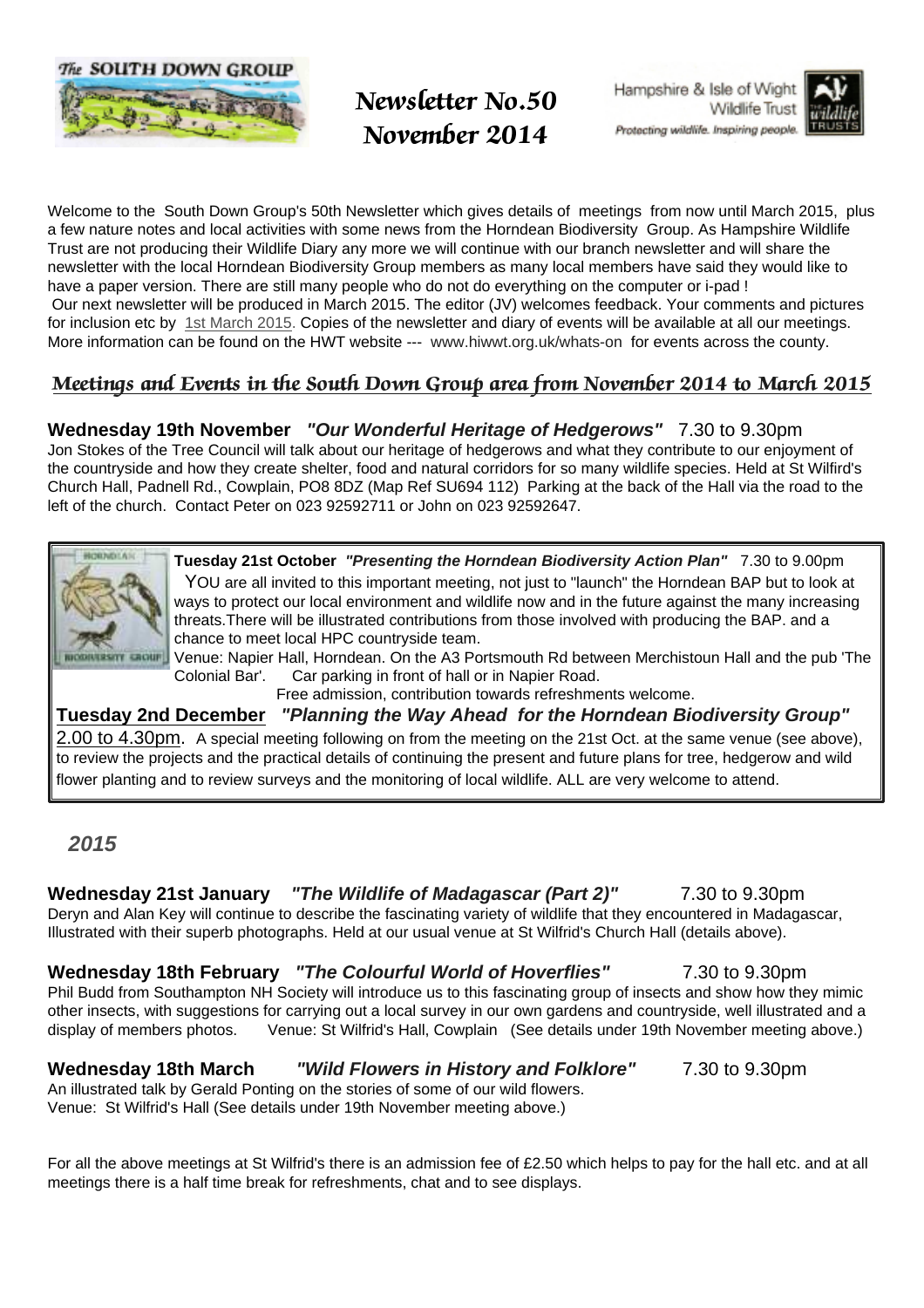## News from the Horndean Biodiversity Group



The Horndean Biodiversity Action Plan (BAP) was finally

"launched" on 21st October.

The BAP devotes a lot of space to animal and plant species that have been recorded in Horndean. Attention is given to locally common species such as bluebells and wasps as well as the rarer 'BAP species' - the only hope for their survival is to retain, conserve and where possible improve their natural habitats against the many threats to our natural environment. The actions described are all going to benefit us as well. The success of this BAP will be judged by the number of people it inspires to join in this challenge.

Our next meeting will be on Tuesday 2 December at Napier Hall 2.0pm. Subjects to be discussed include tree

planting, hedgerow and verges planting, studying and recording butterflies, moths, dragonflies, hoverflies, bees, wildflowers and other groups depending on local support available. All projects will work closely with the Parish Countryside team. Contact JV on 92592647

# **Nature Notes and Local Surveys**

With Autumn temperatures above average and a mix of rain and sunshine the countryside is looking very green and a number of wildflowers are having a second flowering. The most prominent flower at the end of October is Ivy which is being visited by Red Admiral and Brimstone butterflies (on 26 Oct.) and many bees, wasps and hoverflies One flower that seems to flower all year round is Red Campion, this clump was seen on 25th

> Oct in a local garden. Red Campion is easy to grow from seed, if anyone would like to have a go then phone John V. on 92592647 for a free packet of seed, also roots of Marsh Woundwort are available



free, are easy to grow and much loved by bees.

Ragwort has done very well this year but a little bit too well on Catherington Down as a considerable ammount of seed has blown across the Down. Young plants are coming up everywhere amongst the chalk downland flowers and will

mature next year. A team of

volunteers is needed to do some ragwort removal - any offers. In the Holt a number of Cinnabar moth caterpillars were photographed in mid August and on the nettles were a number of Small Tortoiseshell caterpillars.

Hedgehogs are now seriously declining but JV is glad to report that this one appeared on a sunny day in the back garden in late July. They are now preparing to hibernate. We can all help in easy ways by not burning all the fallen leaves but put leaves and debris on the compost heap